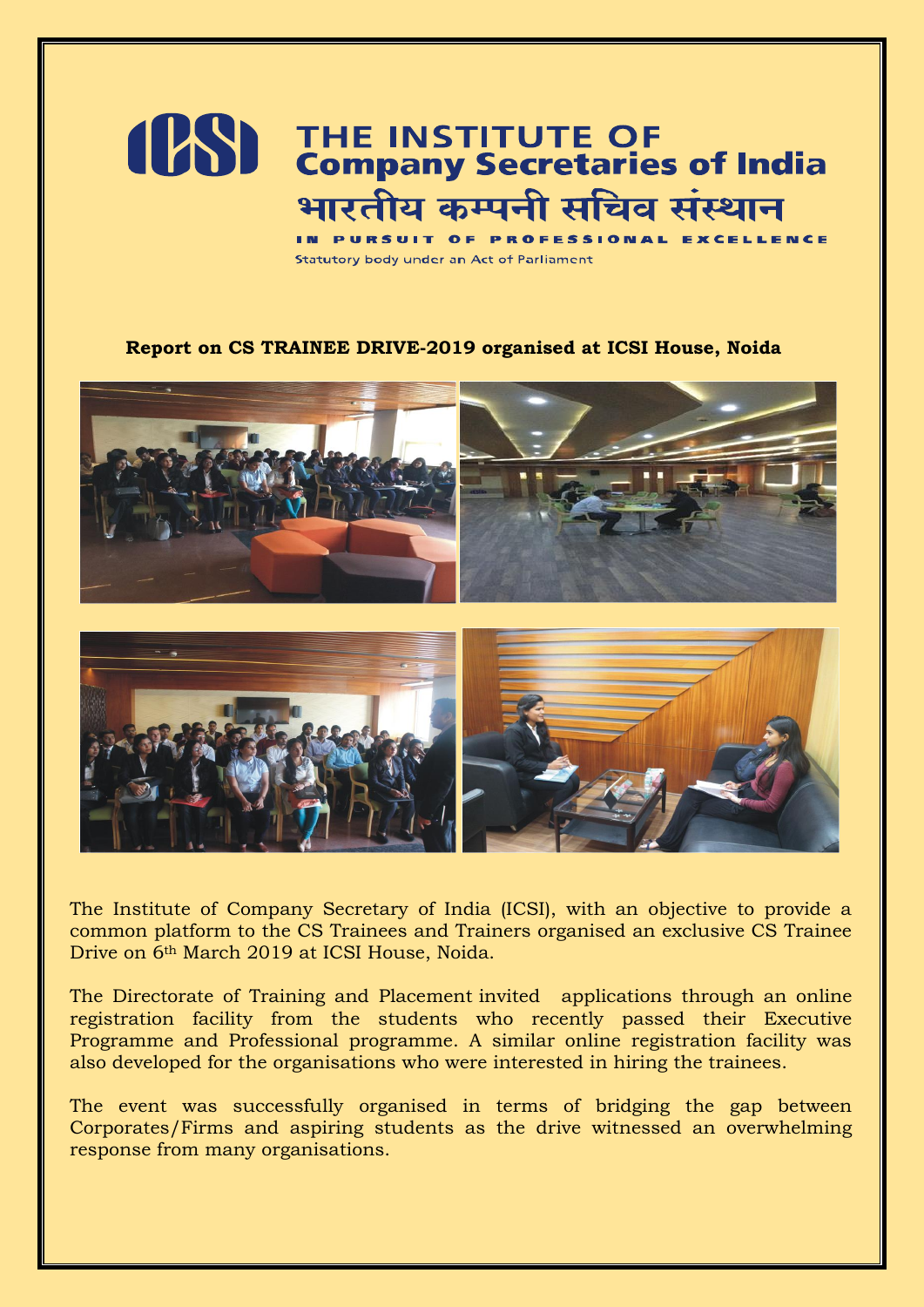Corporates such as Interglobe Enterprises (Indigo Airlines) , Hawkins Cookers Ltd , IIFCL, Delhi Mumbai Industrial Corridor Development Corporation Ltd , HT Media Ltd, [Info Edge \(India\) Limited\( Naukri.com\),Shri Rathi Steels Limited, Genesis Luxury](http://www.infoedge.in/)  [Fashions P LTD, Apollo Tyres Ltd, Encore Assets Reconstruction Company P Ltd, to](http://www.infoedge.in/)  [name a few a](http://www.infoedge.in/)part from eminent Practicing Company Secretary Firms, participated in the CS Trainee Drive. The aspiring trainees were given multiple opportunities to face interviews with different companies.

## **A total of 29 Companies and PCS firm participated in the Drive and shortlisted 39 trainees out of 46.**

The Drive culminated on a promising note. More such CS Trainee Drives will be organised by the Institute in future to facilitate, address concerns and provide solutions by bringing together the CS Students needing training opportunities and the Organisations providing training, on a common platform.



**A List of Organisations which Participated in the CS Trainee Drive on 6th March at ICSI, Noida.**

- $\triangleright$  Interglobe Enterprises (Indigo Airlines)
- > Hawkins Cookers Ltd
- $\triangleright$  IIFCL
- Delhi Mumbai Industrial Corridor Development Corporation Ltd
- > HT Media Ltd
- > InfoEdge India Ltd